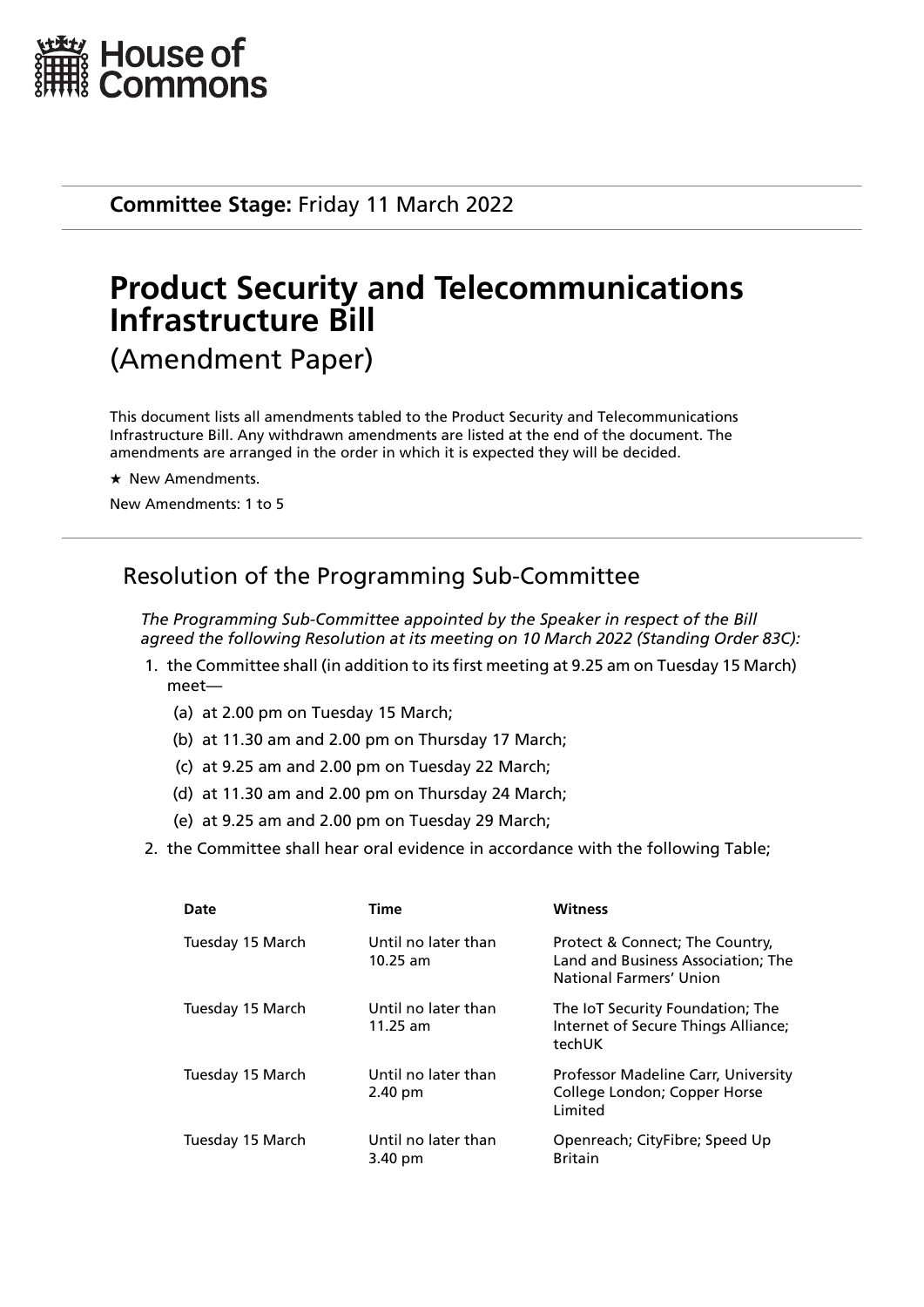| Date             | Time                                     | <b>Witness</b>                                                             |
|------------------|------------------------------------------|----------------------------------------------------------------------------|
| Tuesday 15 March | Until no later than<br>$4.20 \text{ pm}$ | <b>BUUK Infrastructure; The Internet</b><br>Service Providers' Association |
| Tuesday 15 March | Until no later than<br>$5.00 \text{ pm}$ | Which?; Refuge                                                             |

- 3. proceedings on consideration of the Bill in Committee shall be taken in the following order: Clauses 1 to 66, the Schedule, Clauses 67 to 78, new Clauses, new Schedules, remaining proceedings on the Bill;
- 4. the proceedings shall (so far as not previously concluded) be brought to a conclusion at 5.00 pm on Tuesday 29 March.

Julia Lopez has given notice of her intention to make a motion in the terms of the Resolution of the Programming Sub-Committee (Standing Order No. 83C).

Julia Lopez

That, subject to the discretion of the Chair, any written evidence received by the Committee shall be reported to the House for publication.

Julia Lopez

That, at this and any subsequent meeting at which oral evidence is to be heard, the Committee shall sit in private until the witnesses are admitted.

Julia Lopez **1**

 $\star$  Clause 58, page 41, line 25, at end insert-

- "(4A) In paragraph 13 (access to land)—
	- (a) in sub-paragraph (1)(a), for "paragraph 3" substitute "paragraph  $3(1)$ ";
	- (b) in sub-paragraph (2), for "paragraph 3" substitute "paragraph  $3(1)''$ .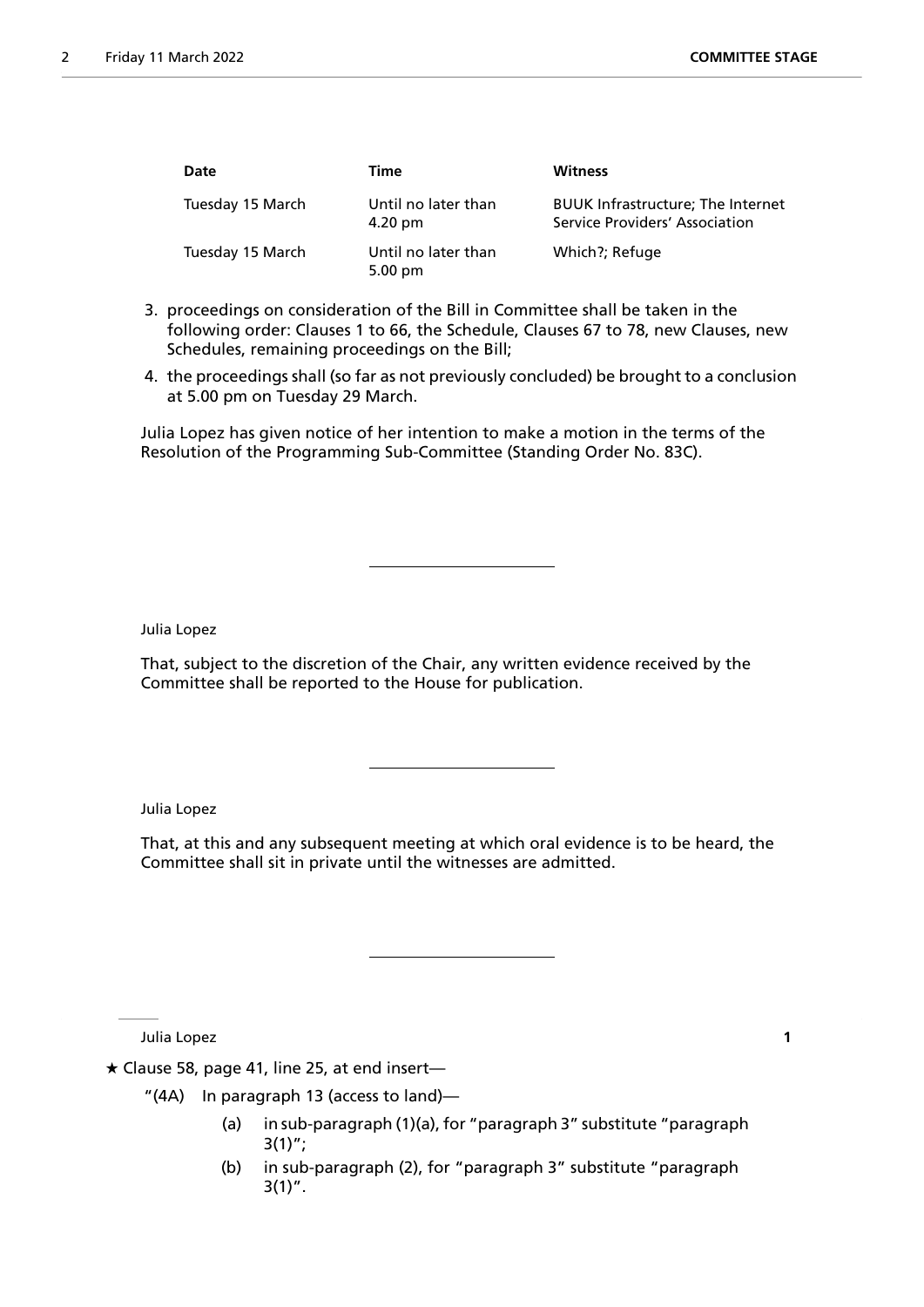(4B) In paragraph 38 (right of landowner or occupier of neighbouring land to require removal of electronic communications apparatus), in subparagraph (3), for "paragraph 3(h)" substitute "paragraph 3(1)(h)"."

#### **Member's explanatory statement**

This amendment is consequential on the amendment made by clause 58(2)(a) to paragraph 3 of the electronic communications code.

Julia Lopez **2**

- $\star$  Schedule, page 66, line 17, at end insert—
	- "(c) in sub-paragraph (8), after "placed on" insert ", under or over"."

#### **Member's explanatory statement**

This amendment clarifies that the right mentioned in paragraph 26(8) of the electronic communications code to require the removal of apparatus applies in relation to apparatus placed under or over land.

Julia Lopez **3**

 $\star$  Schedule, page 66, line 18, after "sub-paragraph (4)" insert "-

- (a) after "placed on" insert ", under or over";
- $(b)$

### **Member's explanatory statement**

This amendment clarifies that the right mentioned in paragraph 27G(4) of the electronic communications code to require the removal of apparatus applies in relation to apparatus placed under or over land.

Julia Lopez **4**

 $\star$  Schedule, page 66, line 20, leave out sub-paragraph (9)

### **Member's explanatory statement**

This amendment removes the amendment to paragraph 30(3) of the electronic communications code. The amendment to paragraph 30(3) is unnecessary because paragraph 30(2) would not in any event apply to a code right conferred by virtue of an order under new paragraph 27ZE of the code.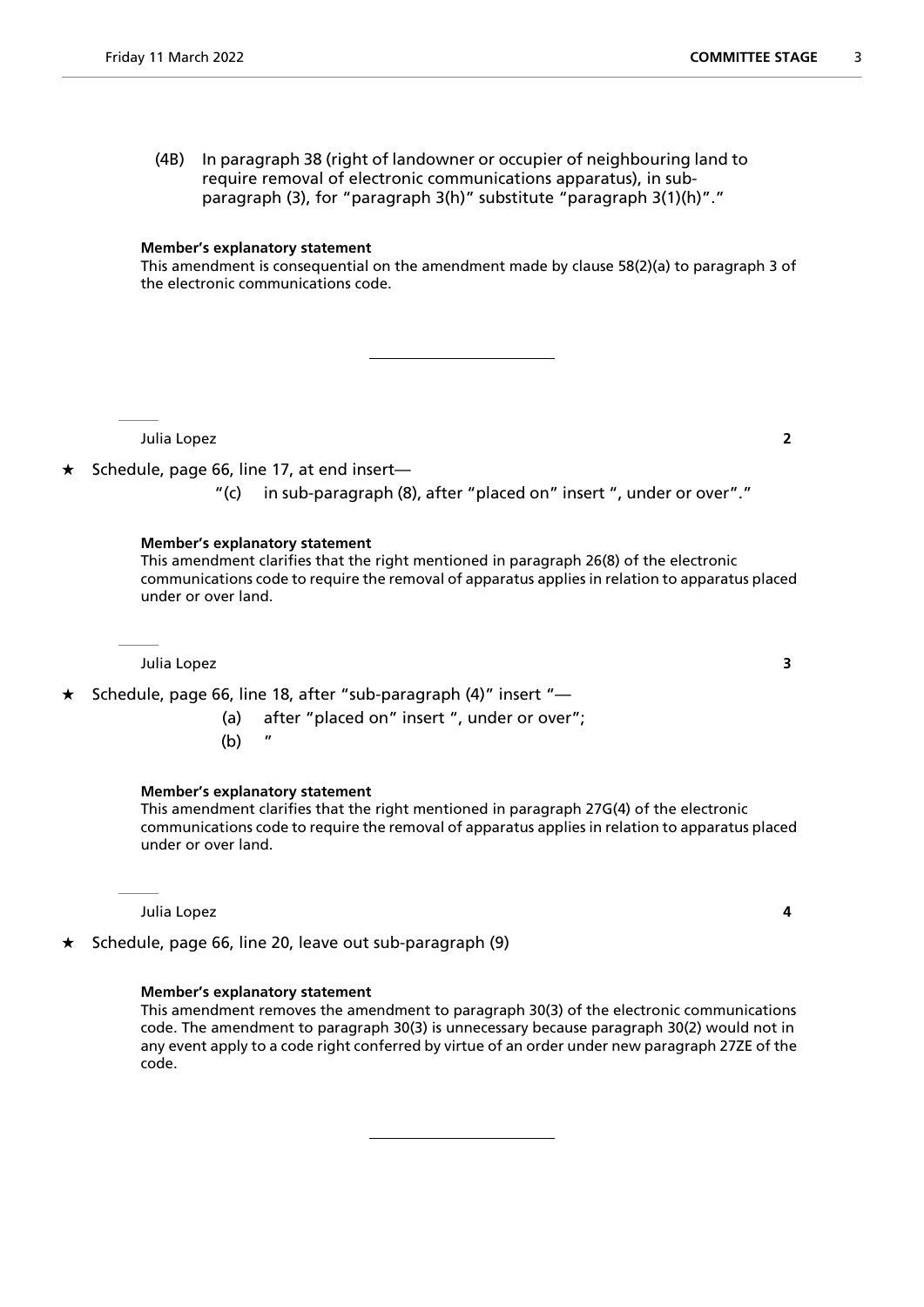Julia Lopez **5**

 $\star$  Clause 70, page 60, line 15, at end insert— ", and

- (b) amend or repeal any of the following provisions (which provide signposts to those regulations)—
	- (i) paragraph 2A of Schedule 3 to the New Roads and Street Works Act 1991;
	- (ii) section 107(1A) of this Act;
	- (iii) paragraph 97 of Schedule 3A to this Act;
	- (iv) section 69(5A) of the Marine and Coastal Access Act 2009;
	- (v) section 27(6A) of the Marine (Scotland) Act 2010."

### **Member's explanatory statement**

This amendment ensures that the power conferred by the new section 119A of the 2003 Act includes power to amend or revoke certain signposts in primary legislation which might otherwise be rendered otiose by the exercise of that power.

# Order of the House

# **[26 January 2022]**

That the following provisions shall apply to the Product Security and Telecommunications Infrastructure Bill:

## **Committal**

1. The Bill shall be committed to a Public Bill Committee.

## **Proceedings in Public Bill Committee**

- 2. Proceedings in the Public Bill Committee shall (so far as not previously concluded) be brought to a conclusion on Tuesday 29 March 2022.
- 3. The Public Bill Committee shall have leave to sit twice on the first day on which it meets.

## **Consideration and Third Reading**

- 4. Proceedings on Consideration shall (so far as not previously concluded) be brought to a conclusion one hour before the moment of interruption on the day on which those proceedings are commenced.
- 5. Proceedings on Third Reading shall (so far as not previously concluded) be brought to a conclusion at the moment of interruption on that day.
- 6. Standing Order No. 83B (Programming committees) shall not apply to proceedings on Consideration and Third Reading.